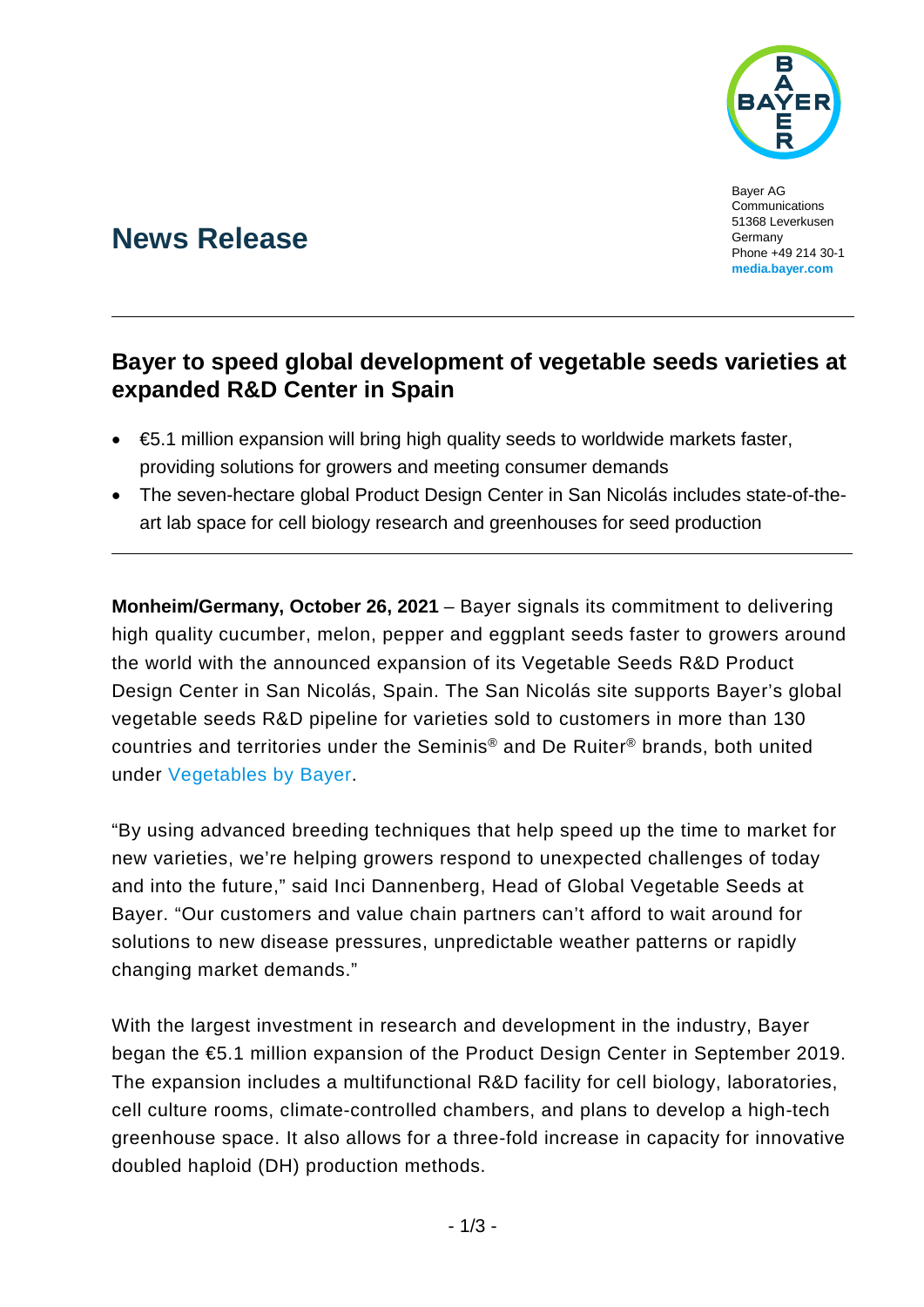#### **Delivering quality seeds faster for growers, sustainably**

DH technology is a valuable tool that shortens breeding cycles, improves consistency in product quality, and can accelerate commercial hybrid seed introductions by up to four years. The use of dihaploids as part of the breeding process can reduce the time needed to deliver solutions to growers by half. In addition to developing material sooner for product development and trialing, DH also provides consistency in product quality, a key factor for grower success given the diverse conditions they face around the world.

"What's really exciting is that we are growing our pipeline without growing our footprint. Our innovation in plant breeding and cell biology can increase value for growers while decreasing greenhouse gas emissions and reducing environmental impact in both the breeding process and in the field," said J.D. Rossouw, Head of Bayer's Vegetables R&D. "Bayer plans to further invest in San Nicolás over the next few years as part of a second phase expansion, which will enable us to boost DH capabilities nearly six-fold by 2023."

The San Nicolás site is a key component of a holistic strategy to accelerate the design of novel genetic combinations and produce high quality doubled haploid plants at scale. This Product Design approach within vegetable breeding enables the incorporation of cutting edge technologies including genomics, cell biology, artificial intelligence, robotics, and imaging to better design products for growers and consumers. San Nicolás is one of more than 30 best-in-class vegetable R&D sites around the world and one of four Product Design Centers located in key vegetable producing regions including the Netherlands, Guatemala, and California.

#### **Meeting unique and changing consumer preferences**

Bayer's investment in its vegetables R&D pipeline reflects not just the changing needs of growers and the value chain but also those of global and diverse consumers. As one of the world's leading producers of vegetable seeds, Bayer provides growers worldwide with best-in-class seeds and solutions addressing consumers' needs for healthy nutrition and ensuring supply for a stable food value chain.